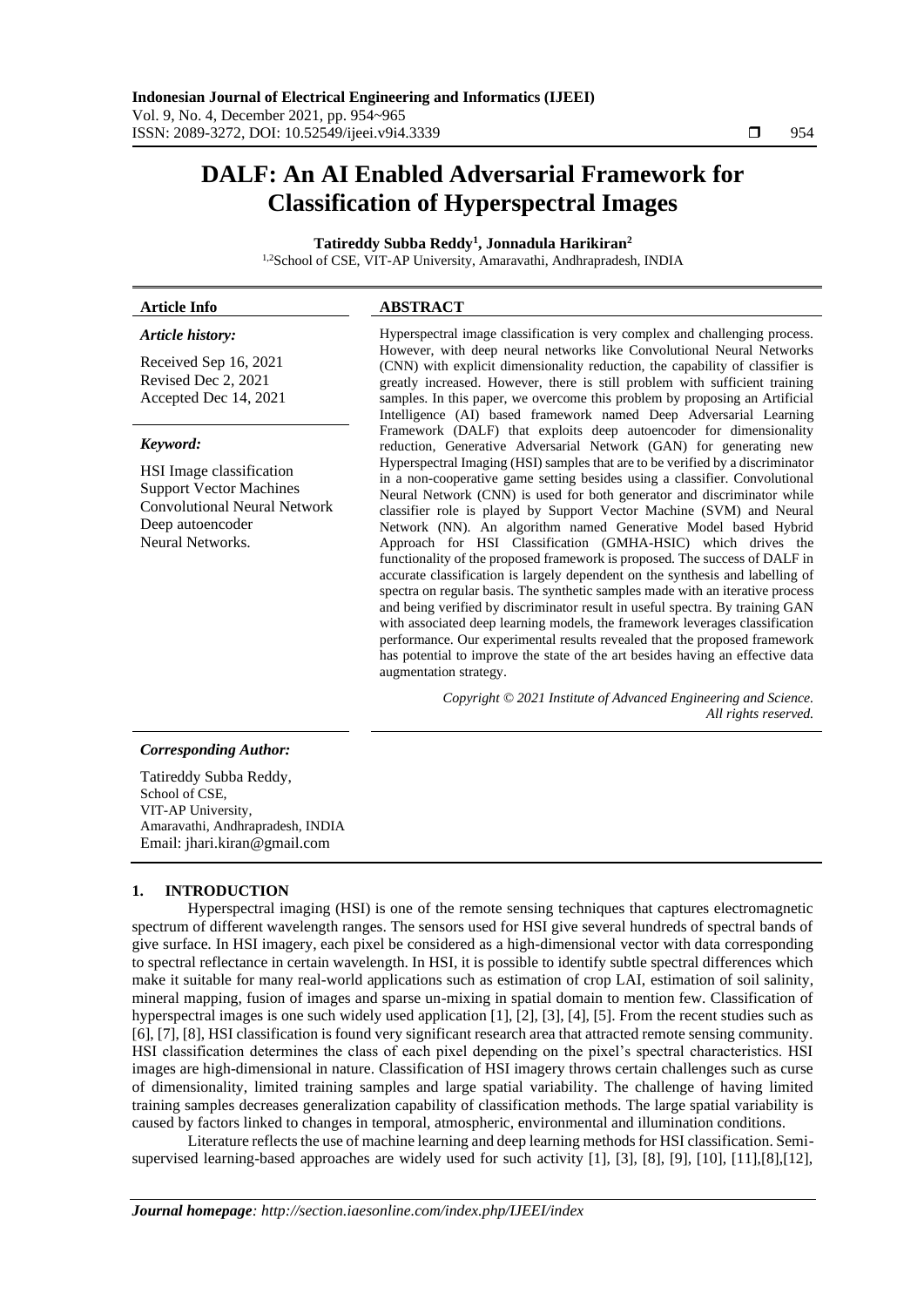[13] as it helps in using available training samples as well. Deep learning based convolutional approaches are used in [6], [8], [14], [15]. Apart from Convolutional Neural Network (CNN), most of the studies used Generative Adversarial Network (GAN) models in order to deep with shortage of training samples in HSI classification approaches. A typical GAN model consists of a generator and discriminator who play noncooperative game to leverage quality in the given HSI task. GANs are widely used in the research of HSI classification. While single discriminator is used in [1],[2],[3],[16],[17], a multi-discriminator-based GAN is found in [18] to ascertain the impact of each discriminator on the results of classification. Several flavors of GAN models came into existence. They include cascade conditional model [17], Conditional Random Fields (CRFs) based model [19], Adaptive drop-back enhanced model [7], Markov Random Fields (MRFs) based model [14], quality aware model [20] and Functional Network Connectivity (FNC) based model [21]. While many of the GAN models do not use an explicit classifier, we understood that giving random noise and class label to generator and using classifier module with GAN could improve classification performance. Out contributions in this paper are as follows.

- 1. We proposed a framework known as Deep Adversarial Learning Framework (DALF) for HSI classification based on GAN architecture that is made up of generator (G), discriminator (D) and classifier (C).
- 2. An algorithm named Generative Model based hybrid approach for HSI Classification (GMHA-HSIC) which drives the functionality of the proposed framework.
- 3. A prototype is built using Python data science platform to evaluate the DALF and its underlying algorithm besides comparing the results with the state of the art.

The remainder of the paper is structured as follows. Section 2 reviews literature on many existing generative models for HSI classification. Section 3 presents the proposed framework while Section 4 provides evaluation methodology. Section 5 focuses on the presentation of empirical results. Section 6 provides conclusions and possible scope for future work in the area of HSI classification.

#### **2. RELATED WORK**

Literature has rich information of GAN usage for HSI classification as it could synthesize new samples. Zhan et al. [1] proposed a semi supervised approach based on GAN for HSI classification. It was named as HSGAN which could provide better performance over traditional approaches. Zhu et al. [2] proposed two GAN architectures namely 1D-GAN and 3D-GAN and analyzed the potential different and the new opportunities in HSI classification. They observed that samples generated by GAN could improve performance of the classification. He et al. [3] proposed a filter mechanism to extract spectral-spatial features that are used in the GAN architecture. With limited number of training samples, their method could perform effectively. They intend to improve it further using graph-based learning method. Jiang et al. [16] proposed HADGAN which detects anomalies and exploit reconstruction constraints. It learns discriminative reconstruction in the background by using anomaly targets is the focus of it towards hyperspectral anomaly detection. Liu et al. [17] focused on hyperspectral sample generation using cascade conditional generative adversarial nets. A two-stage GAN named  $C^2GAN$  is proposed for generating samples.

Zhong et al. [19] used Conditional Random Fields (CRFs) along with GAN for realizing GAN based architecture for HSI classification. It is named GAN-CRF which has a generator and discriminator with semisupervised learning besides having probabilistic graphical models. Xue [5] proposed a 3D capsule network for spectral-spatial classification. The discriminator could provide better performance with generated labelled samples and existing training samples. In presence of scarcity in training samples, it could provide better performance. Wu et al. [6] focused on temporal imaging with Temporal Fourier Transformation (TFT) which is reconfigurable. This could be used further in imaging and vision applications. Jiang et al. [22] proposed HSRGAN that learns spectral and spatial features. They defined a loss function that could provide to improve performance while generating images. Paoletti et al. [23] on the other hand investigated deep learning classifiers used with HSI classification.

From the literature, it is found that many of the GAN models do not use an explicit classifier. However, we understood that giving random noise and class labels to a generator and using a classifier module with GAN could improve classification performance. It is achieved with the proposed framework in this paper.

# **3. DEEP ADVERSARIAL LEARNING FRAMEWORK**

#### **3.1 The Framework**

We proposed a deep learning-based framework named Deep Adversarial Learning Framework (DALF). The framework exploits GAN architecture. Right from the introduction of GAN architecture in [24], it is widely used in different computer vision applications. The rationale is to generate new samples to leverage input space to the system. In most of the existing GAN models, target distribution is limited to certain data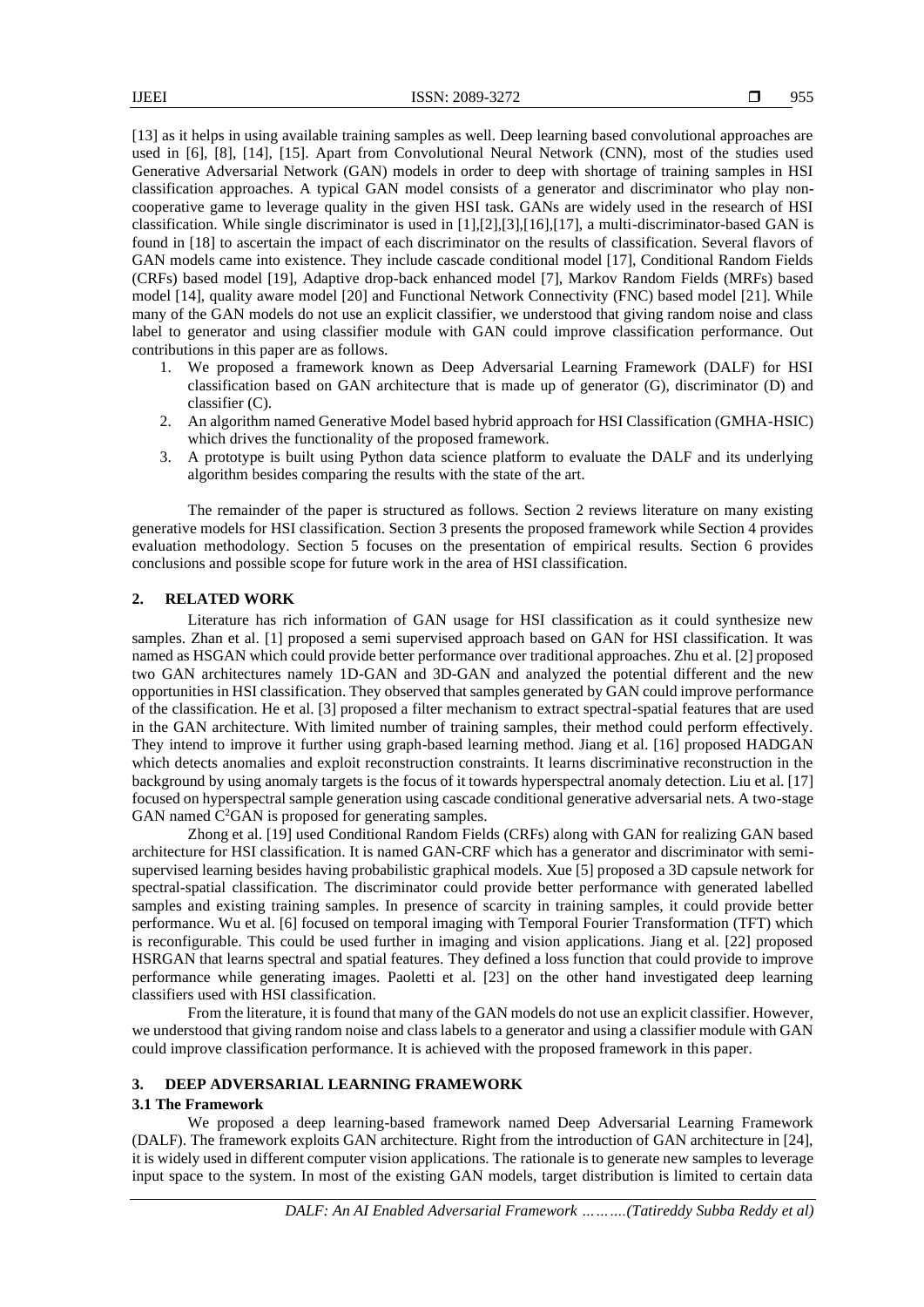points. In this paper, we use CNN as generator where it creates data pints related to the underlying distribution. Towards this end, generator is trained to use an adversarial objective function to approximate the distribution. Generator gets this function by invoking the discriminator network. Both generator and discriminator form a non-cooperative game to improve performance in HSI classification. The generator learns to create new samples while the discriminator learns and finds whether a sample belongs to fake or real distribution. The proposed GAN also has a classifier module that classifies the HSI samples based on training (with class label) spectra samples. The aim of the GAN in general is to solve the min-max problem expressed in Eq. 1.

$$
\begin{array}{ll}\n\min & \max_{G} \sum_{y} p(y, G) = E_{X \sim p(x)}[log(D(X))] + E_{X \sim p(z)}[log(1 - D(G(z)))] & (1)\n\end{array}
$$

Where G and D denote generator and discriminator components. Random noise input is denoted as z while  $G(z)$  is the fake data. The D is aimed at maximizing  $log(D(x))$  while G is meant to minimize  $log(1-\frac{1}{2})$  $D(G(z))$ . The expectation operator is denoted by E. The proposed framework for HSI classification is provided in Figure 1.



Figure 1. Proposed GAN based framework for HSI classification

Generator is given not only noise as input but also real class labels. The G is expected to produce fake spectra samples denoted as  $G(z)$ . The classifier is any machine learning technique such as Support Vector Machine (SVM) to classify spectra samples based on the labelled real spectra. The objective function of the proposed GAN is divided into two parts as expressed in Eq. 2 and Eq. 3.

$$
L_s = E[log P(s = real|X_{real})] + E[log P(s = fake|X_{fake})]
$$
\n(2)

$$
L_c = E[log P(c = real | c_{real})] + E[log P(c = fake | c_{fake})]
$$
\n(3)

Where  $L<sub>s</sub>$  denotes the likelihood of correct input source while  $L<sub>c</sub>$  denotes the likelihood of correct class labels. The optimization of D and optimization of G are achieved by maximizing  $L_s + L_c$  and  $L_s - L_c$  respectively. Both generator and discriminator are implemented using the CNN as used in [25]. The generator produces fake spectra data based on the input noise and class labels. The discriminator takes fake spectra and real spectra as input (both are unlabelled) and discriminates real samples from fake ones. The classifier takes fake spectra and labelled spectra as input and produces classification results.

#### **3.2 Proposed Algorithm**

An algorithm named Generative Model-based Hybrid Approach for HSI Classification (GMHA-HSIC) which drives the functionality of the proposed framework is proposed. The success of DALF inaccurate classification is largely dependent on the synthesis and labelling of spectra on regular basis. The synthetic samples made with an iterative process and being verified by discriminator result in useful spectra. By training GAN with associated deep learning models, the framework leverages classification performance.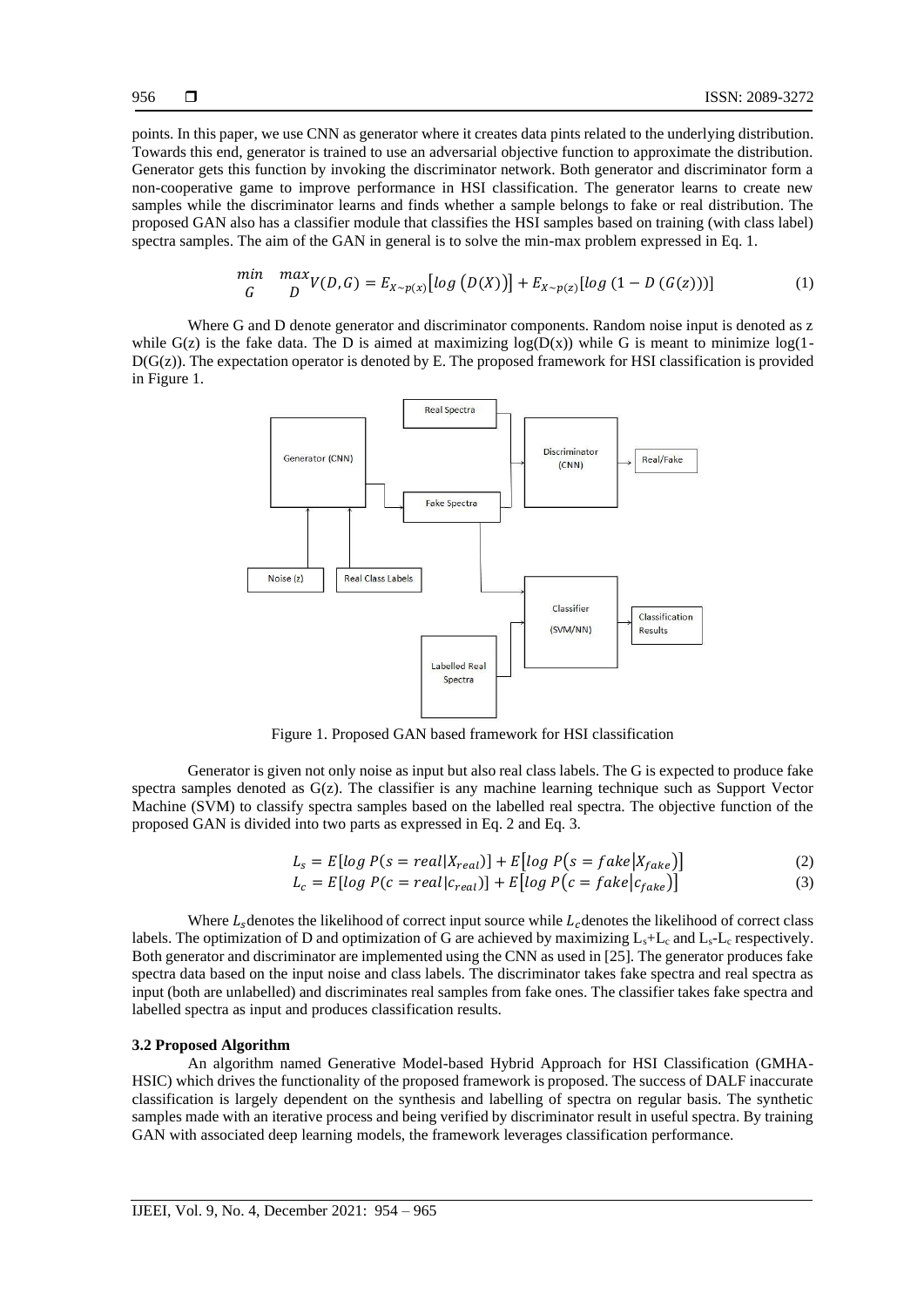**Algorithm:** Generative Model-based Hybrid Approach for HSI Classification

**Input:** Noise z, real class labels C, real unlabeled spectra X1, real labelled spectra X2 **Output:** HSI classification results R

- 1. For each noise sample s in z
- 2. Generator learns/relearns using CNN model, and feedback from Generator
- 3. fakeSpectra $\leftarrow$ GenerateFakeSpectra(G,C,s)
- 4. Discriminator receives fake spectra
- 5. Discriminator receives X1
- 6. Discriminator learns using CNN model<br>7.  $(Real=False) \leftarrow Discription(D, fakeS)$
- $(Real=False) \leftarrow Discrimination(D, fakeSpectra, X1)$
- 8. Discriminator sends feedback to Generator
- 9. R $\leftarrow$  Classify(fakeSpectra, X2) //using SVM or NN
- 10. Ls  $\epsilon$ Compute Ls using Eq. 2<br>11. Lc  $\epsilon$ Compute Lc using Eq. 3
- 11. Lc $\leftarrow$ Compute Lc using Eq. 3<br>12. Optimize Generator to maxim
- 12. Optimize Generator to maximize Ls-Lc<br>13. Optimize Discriminator to maximize Ls
- 13. Optimize Discriminator to maximize Ls+Lc
- 14. Return R
- 15. End for

# **Algorithm 1:** Multi-Task Learning Based Hybrid Prediction Algorithm

As presented in Algorithm 1, it takes noise z, real class labels C, real unlabelled spectra X1, real labelled spectra X2 as input and produces HSI classification results with the help of the proposed generative adversarial network model. For each noise sample given in the form of z. There is an iterative process in which the discriminator learns using the CNN model and produces fake spectra data by taking noise samples and class labels as input. Each time fake data is created, it is used by the discriminator along with unlabelled real spectra samples to classify the samples into real/fake. It is done by using CNN model by the discriminator. Thus the discriminator gives its criticism (feedback) to a generator which is crucial in the non-cooperative game involved in realizing GAN architecture. With the given feedback is used, the discriminator gains more knowledge and produces more optimal fake samples. In every iteration, Ls and Lc are computed to optimize G and D for improving performance. The classifier used is either SVM or NN which is meant for producing classification results using given fake samples and real labelled spectra.

# **3.3 Parameter Tuning for SVM and NN**

Training parameters tuned for SVM on real data are C and kernel which are used as svm\_C and svm\_kernel respectively in the Python code as per Scikit-Learn library. The hyperparameter C is meant for adding penalty for misclassified instances. If C influences decision boundary affecting classification accuracy. If C is large, the classifier tries to minimize the number of misclassified instances. Though we did experiments with 0.1, 1, 10,100 and 1000 as C value, we found highest performance in terms of accuracy when C value is 1000. Therefore, C is fixed at 1000 and kernel used is "linear" as it is found faster. While a trained SVM is applied on fake data, a Pipeline object is created and used with different tunable parameters.

| Parameter               | Value      |  |
|-------------------------|------------|--|
| C                       | 1000       |  |
| cache_size              | <b>200</b> |  |
| class_weight            | None       |  |
| $\mathrm{coeff}0$       | 0.0        |  |
| decision_function_shape | ovr        |  |
| degree                  | 3          |  |
| gamma                   | auto       |  |
| kernel                  | linear     |  |
| max_iter                | $-1$       |  |
| probability             | false      |  |
| random state            | None       |  |
| shrinking               | True       |  |
| tol                     | 0.001      |  |
| verbose                 | false      |  |

Table 1. Parameters used for steps attribute of Pipeline object used in SVM

As presented in Table 1, the parameters used are found relatively good for synthetic data. With respect to neural network, MLPClassifier is used in the implementation. Its parameter details are as given in Table 2. Table 2. Provides parameters used in NN classifier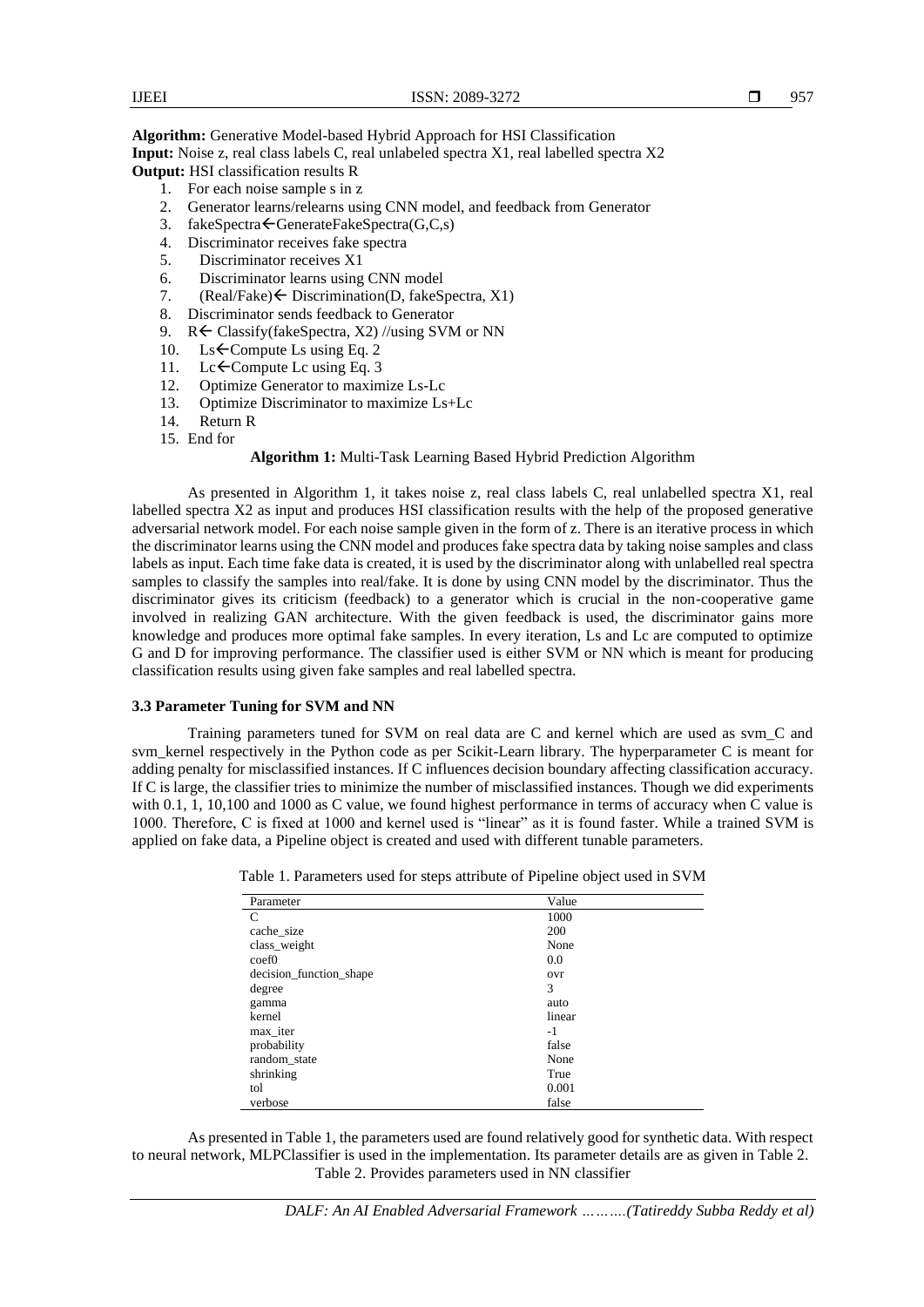| Parameter          | Value    |  |
|--------------------|----------|--|
| hidden_layer_sizes | 100      |  |
| activation         | relu     |  |
| solver             | adam     |  |
| alpha              | 0.0001   |  |
| learning_rate      | constant |  |
| learning_rate_init | 0.001    |  |
| max_iter           | 200      |  |
| early_stopping     | False    |  |

The parameters provided are used in order to tune the performance of the NN classifier. NN classifier is used in the proposed GAN based system for classification of hyperspectral images.

#### **3.4 Deep Autoencoder**

The proposed framework uses an autoencoder which is adapted from [26]. It is an unsupervised learning-based technique for dimensionality reduction. It exploits neural networks for representation learning. The autoencoder is made up of three layers. A visible layer, a hidden layer and a reconstruction layer with d inputs, L units and d units respectively. The training procedure has two steps as expressed in Eq. 4 and Eq. 5.

$$
h = f(w_h x + b_h) \tag{4}
$$

$$
y = f(w_y x + b_y) \tag{5}
$$

Where  $f(.)$  is an activation function while  $b_h$  and  $b_v$  denote bias of hidden and output units respectively. The waits associated with input and hidden layers respectively are denoted as  $w_h$  and  $w_v$ . Euclidean distance between x and y is used to compute reconstruction error.

# **4. EVALUATION METHODOLOGY**

Experiments are made using the implementation made with Python data science platform using Google Colab. The CNN framework explored in [25] is used for building generator and discriminator. The classifier is made up of either SVM or NN. Dataset is collected from Pavia university dataset [27]. The **Pavia University** dataset is a hyperspectral image dataset which gathered by a sensor known as the reflective optics system imaging spectrometer (ROSIS-3) over the city of Pavia, Italy. The image consists of 610×340 pixels with 115 spectral bands. The image is divided into 9 classes with a total of 42,776 labelled samples, including the asphalt, meadows, gravel, trees, metal sheet, bare soil, bitumen, brick, and shadow. Prior to making experiments with the proposed GAN architecture, the ground truth is obtained from the dataset as presented in Figure 2.



Figure 2. Ground truth details used in experiments; (a) composite view (b) full ground truth view (c) mask view (d) train ground truth view

The ground truth is generated and presented for Pavia university dataset [27] which is used to evaluate the performance of the proposed algorithm and compare it with the state of the art. Based on the ground truth, the performance of the proposed framework in generating spectra samples and HSI classification with SVM and NN is evaluated.

Based on the confusion matrix the performance metrics such as precision, recall and F1-score derived from number of true positives, number of true negatives, number of false positives and number of false negatives.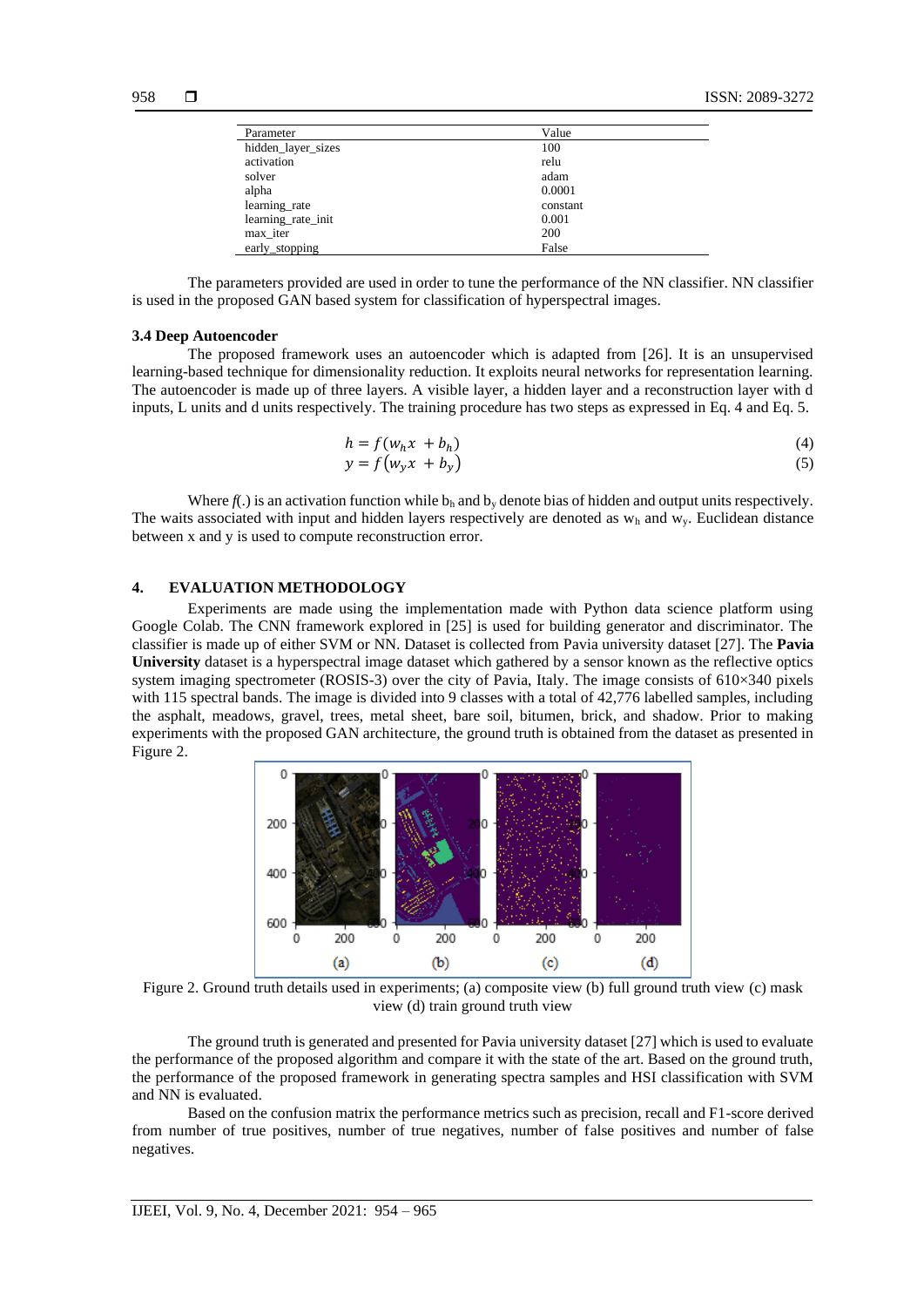| <b>Metric</b> | Formula                 | Value range | <b>Best Value</b> |  |
|---------------|-------------------------|-------------|-------------------|--|
| Precision (p) | <b>TP</b><br>$TP + FP$  | [0; 1]      |                   |  |
| Recall $(r)$  | TP<br>$TP + FN$         | [0; 1]      |                   |  |
| F1-Score      | $2*\frac{(p*r)}{(p+r)}$ | [0; 1]      |                   |  |

Table 3. Performance metrics

As presented in Table 3, the metrics result in a value between 0 and 1. The value 1 indicates best performance.

# **5. EXPERIMENTAL RESULTS**

After experimentation, there are two spectra sample distributions. Evaluation is made to know whether fake distribution is as good as real distribution. After generating synthetic spectra, it is evaluated with two machine learning classifiers such as SVM and NN. The performance of the proposed framework is compared against state of the art as well.

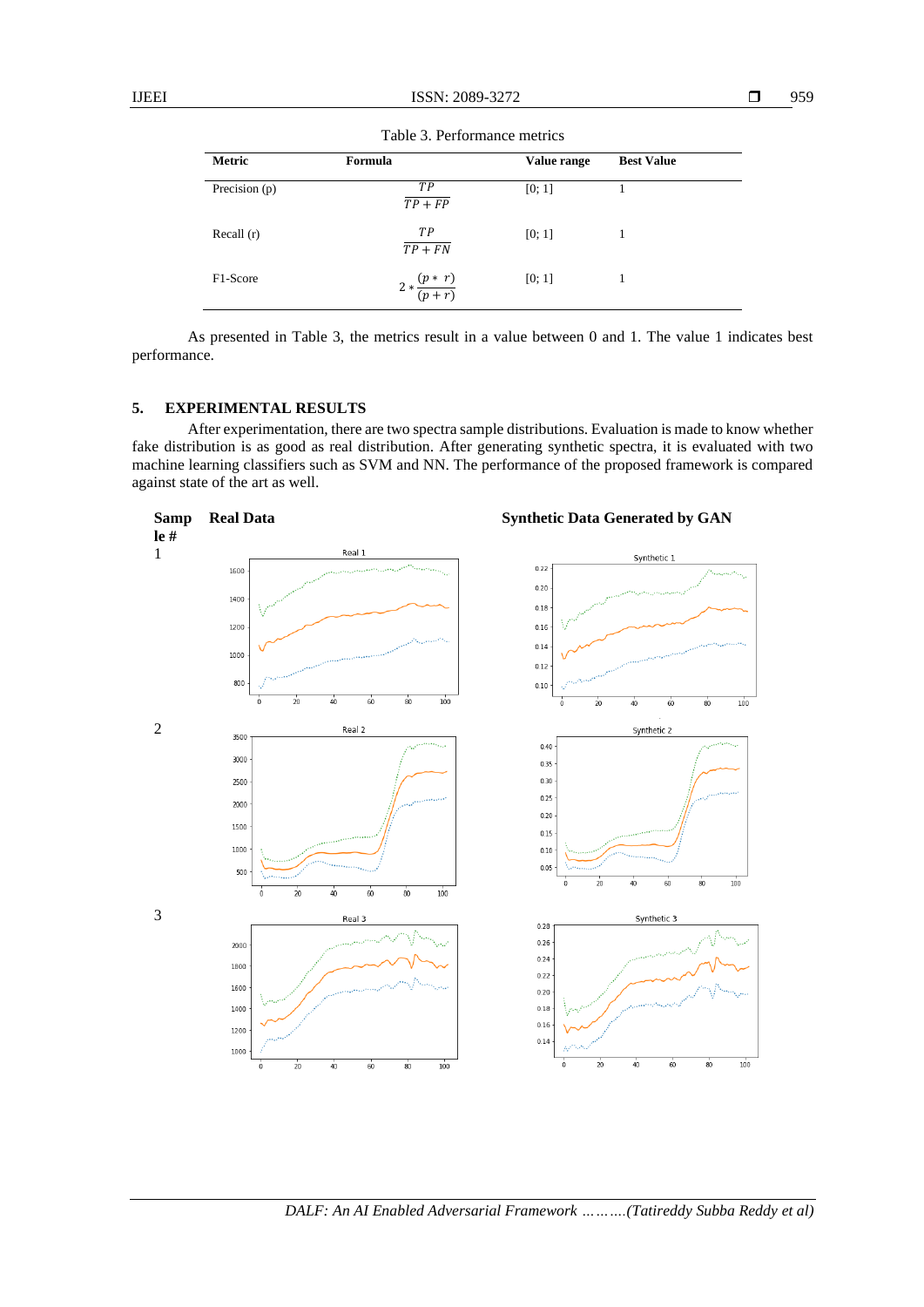

# IJEEI, Vol. 9, No. 4, December 2021: 954 – 965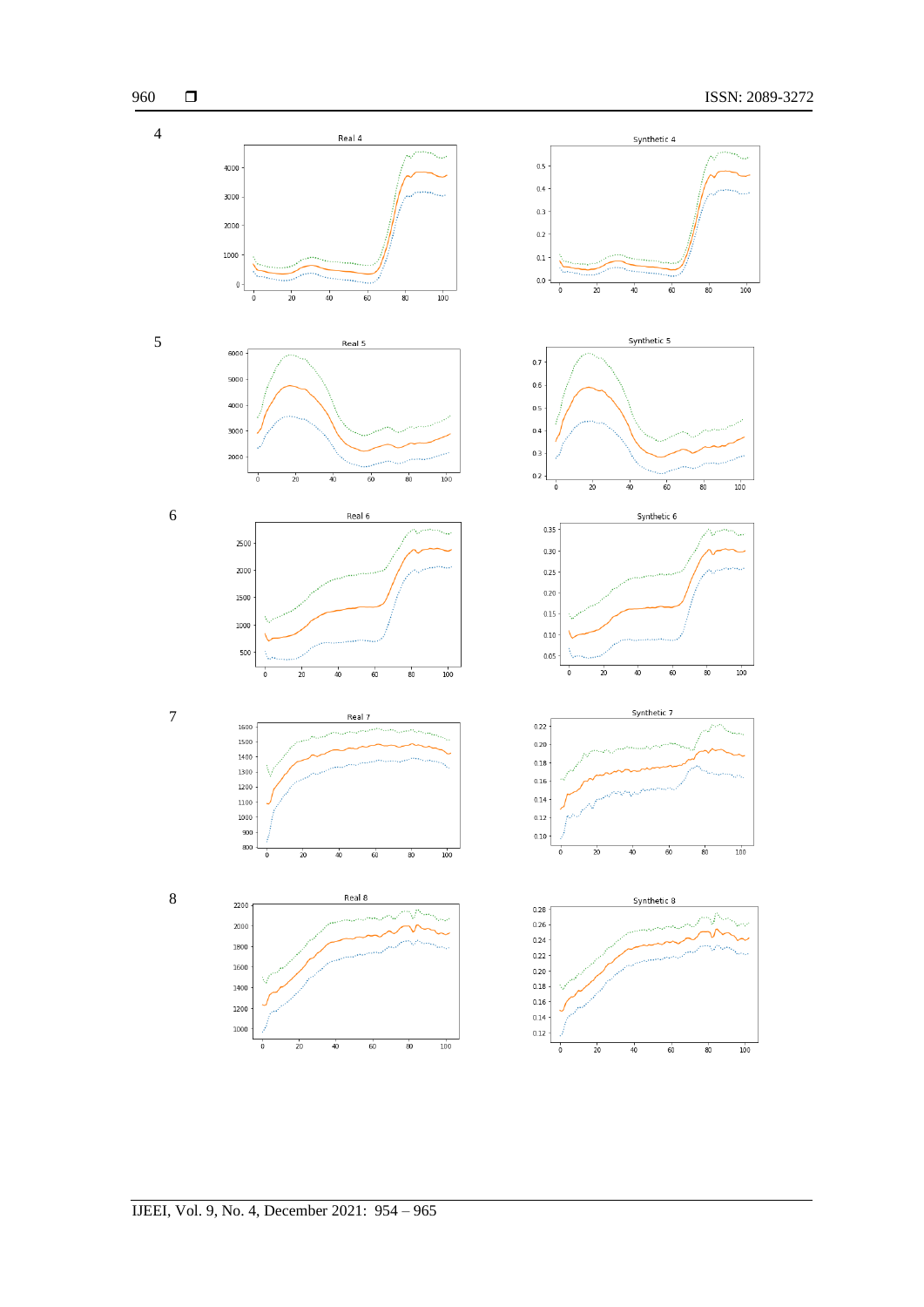

Figure 3. Results of synthetic spectra generation by the GAN based framework

As presented in Figure 3, the results of generator of the proposed DALF framework for 9 samples are presented. To ascertain the utility of the synthetic spectra, they are evaluated with two classification techniques such as SVM and NN. In both real and synthetic samples' results, the horizontal axis shows the number of iterations while the vertical axis shows the value for mean\_spectrum – std\_spectrum (blue dotted line at the bottom), mean spectrum (orange line at the middle) and mean spectrum + std spectrum (green dotted line at the bottom).

| Table 4. SVM classification performance on real spectra<br>Sample #<br>SVM Performance (%) on Real Data |                  |        |          |  |
|---------------------------------------------------------------------------------------------------------|------------------|--------|----------|--|
|                                                                                                         | <b>Precision</b> | Recall | F1-score |  |
|                                                                                                         | 0.85             | 0.94   | 0.89     |  |
| $\overline{c}$                                                                                          | 0.93             | 0.96   | 0.94     |  |
| 3                                                                                                       | 0.79             | 0.72   | 0.75     |  |
| 4                                                                                                       | 0.93             | 0.90   | 0.91     |  |
| 5                                                                                                       | 1.00             | 1.00   | 1.00     |  |
| 6                                                                                                       | 0.87             | 0.78   | 0.82     |  |
| 7                                                                                                       | 0.83             | 0.48   | 0.61     |  |
| 8                                                                                                       | 0.83             | 0.84   | 0.84     |  |
| 9                                                                                                       | 1.00             | 1.00   | 1.00     |  |

As presented in Table 4, the HSI classification performance with SVM is provided in terms of precision, recall and F1-score for different real spectra samples.

| SVM Performance (%) with Synthetic Data |        |          |  |
|-----------------------------------------|--------|----------|--|
| <b>Precision</b>                        | Recall | F1-score |  |
| 0.92                                    | 0.96   | 0.94     |  |
| 0.97                                    | 0.99   | 0.98     |  |
| 0.97                                    | 0.88   | 0.92     |  |
| 0.99                                    | 0.96   | 0.98     |  |
| 0.96                                    | 1.00   | 0.98     |  |
| 0.95                                    | 0.93   | 0.94     |  |
| 0.93                                    | 0.65   | 0.77     |  |
| 0.94                                    | 0.96   | 0.95     |  |
| 1.00                                    | 0.95   | 0.97     |  |
|                                         |        |          |  |

Table 5. SVM classification performance on synthetic spectra

As presented in Table 5, the HSI classification performance with SVM is provided in terms of precision, recall and F1-score for different synthetic spectra samples.

9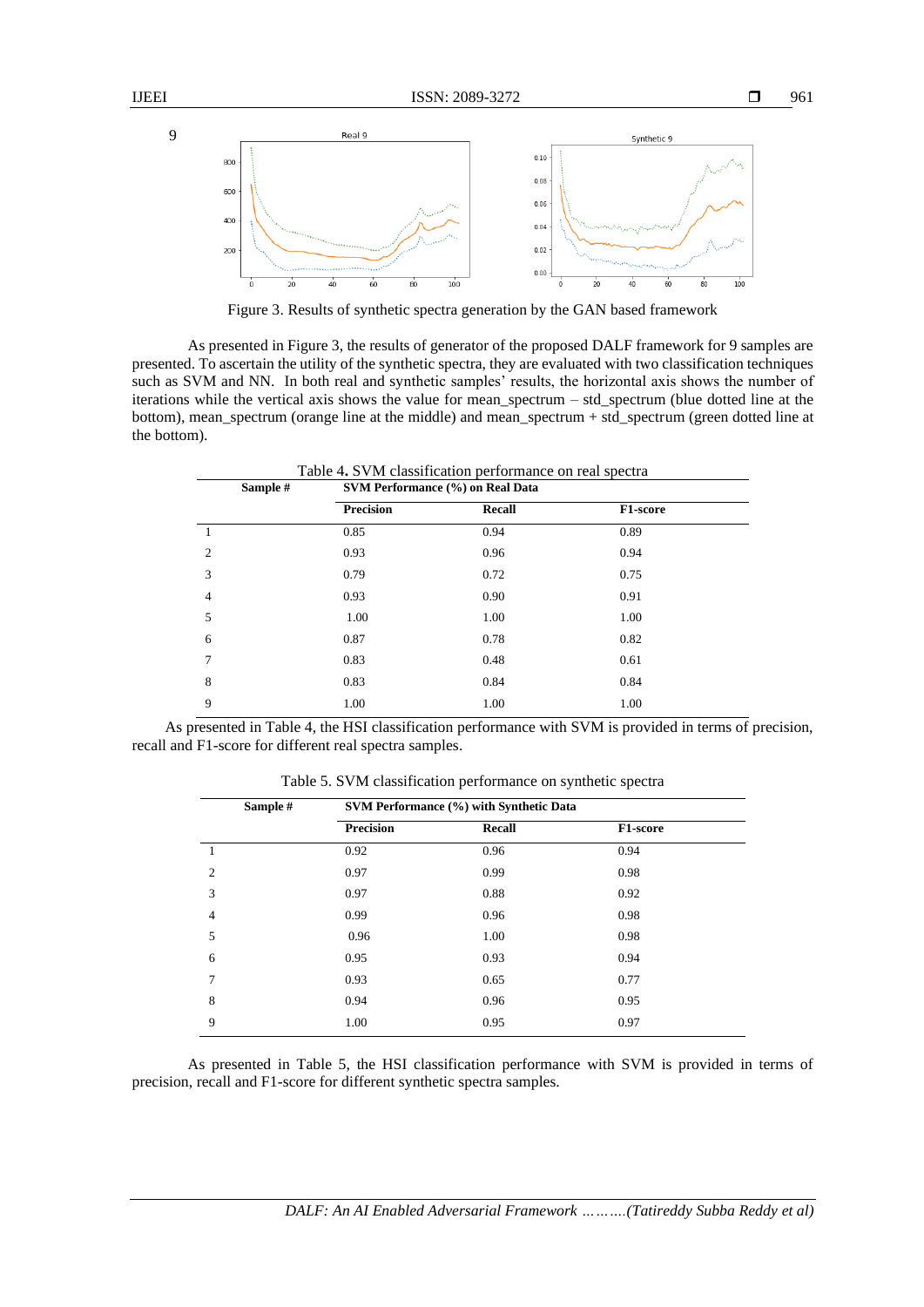| Table 6. NN classification performance on augmented spectra |                                   |               |                 |  |  |
|-------------------------------------------------------------|-----------------------------------|---------------|-----------------|--|--|
| Sample #                                                    | NN Performance (%) with Real Data |               |                 |  |  |
|                                                             | <b>Precision</b>                  | <b>Recall</b> | <b>F1-score</b> |  |  |
|                                                             | 0.9350                            | 0.9396        | 0.9373          |  |  |
|                                                             | 0.9677                            | 0.9741        | 0.9709          |  |  |
|                                                             | 0.8540                            | 0.7753        | 0.8127          |  |  |
|                                                             | 0.9524                            | 0.9429        | 0.9476          |  |  |
|                                                             | 0.9976                            | 0.9843        | 0.9909          |  |  |
| 6                                                           | 0.9126                            | 0.9101        | 0.9114          |  |  |
|                                                             | 0.8450                            | 0.8437        | 0.8443          |  |  |
| 8                                                           | 0.8567                            | 0.8815        | 0.8689          |  |  |
|                                                             | 0.9989                            | 0.9944        | 0.9966          |  |  |

As presented in Table 6 the HSI classification performance with NN is provided in terms of precision, recall and F1-score for different augmented spectra samples



Figure 4. HSI classification performance of SVM on real samples

As presented in Figure 5, the real spectra samples are provided in horizontal axis and the HSI classification performance in terms of precision, recall and F1-score is provided in vertical axis. More in precision, recall and F1-score refers to more in performance. It is observed from the results that each spectra sample exhibited different level of performance with respect to SVM classification. Both sample 5 and sample 9 showed 100% performance.



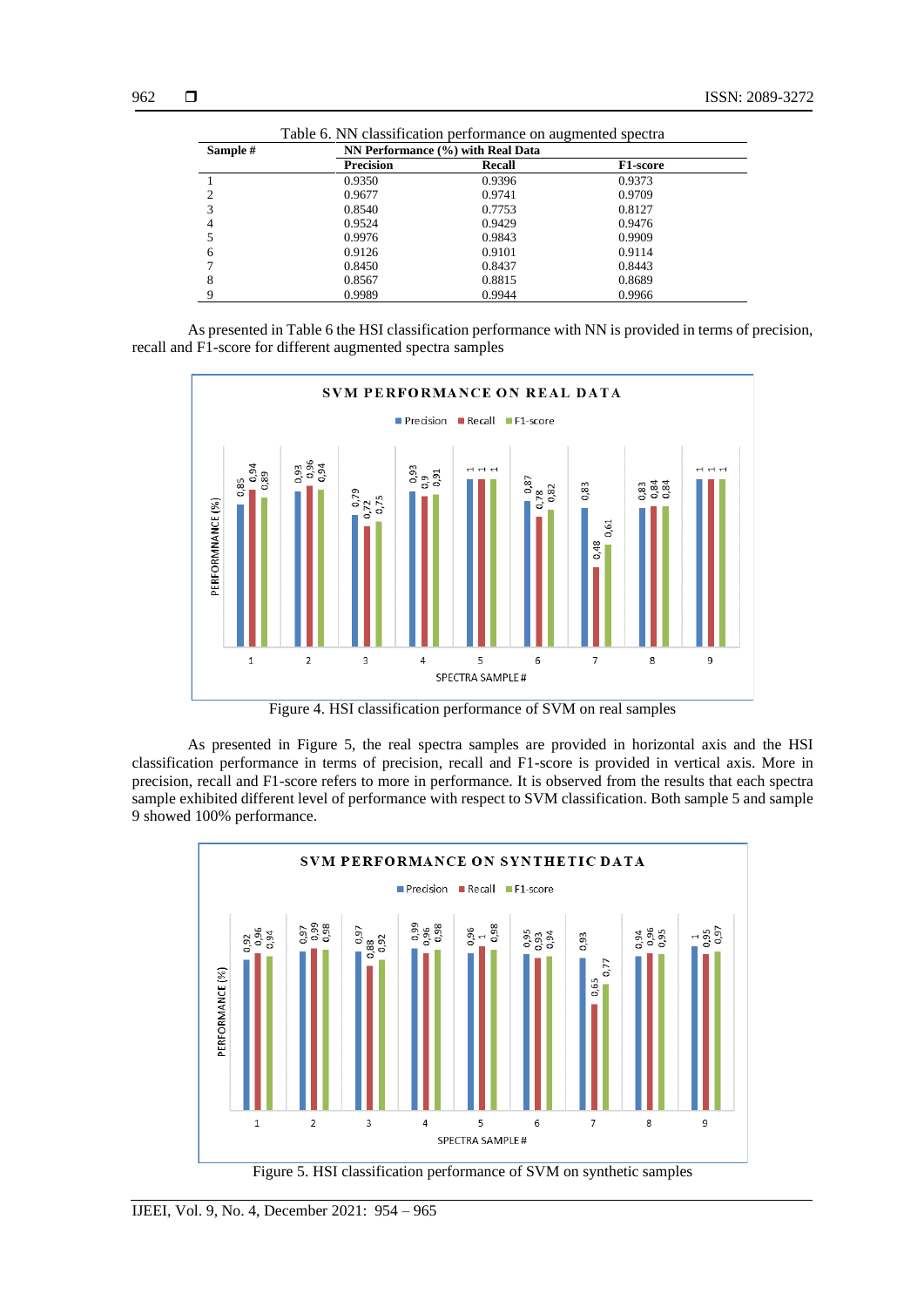As presented in Figure 5, the synthetic spectra samples are provided in horizontal axis and the HSI classification performance in terms of precision, recall and F1-score is provided in vertical axis. More in precision, recall and F1-score refers to more in performance. It is observed from the results that each spectra sample exhibited different level of performance with respect to SVM classification. Sample 7 showed least F1 score with 0.77.



Figure 6**.** HSI classification performance of NN on real samples

As presented in Figure 6, the real spectra samples are provided in horizontal axis and the HSI classification performance in terms of precision, recall and F1-score is provided in vertical axis. More in precision, recall and F1-score refers to more in performance. It is observed from the results that each spectra sample exhibited different level of performance with respect to NN classification. Sample 3 showed least F1 score with 0.8127.



Figure 7. HSI classification performance of NN on augmented samples

As presented in Figure 7, the augmented spectra samples are provided in the horizontal axis and the HSI classification performance in terms of precision, recall and F1-score is provided in vertical axis. More in precision, recall and F1-score refers to more in performance. It is observed from the results that each spectra sample exhibited the different level of performance with respect to NN classification. Sample 3 showed the least F1-score with 0.8125.

Table 5. HSI classification performance on real spectra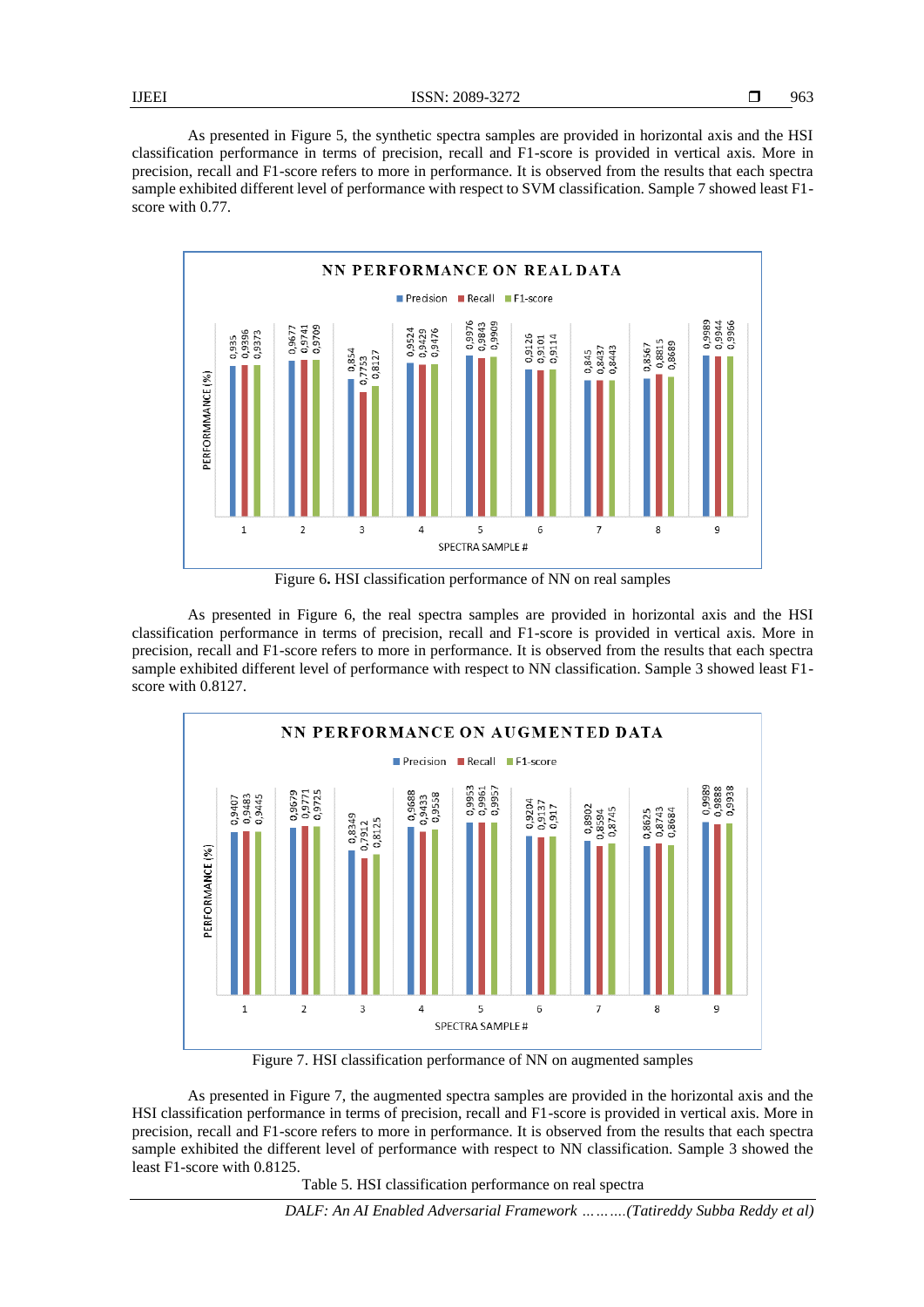|          | <b>Performance Comparison (F1-Score)</b> |                   |                                |                        |
|----------|------------------------------------------|-------------------|--------------------------------|------------------------|
| Sample # | <b>SVM</b><br>(real data)                | NN<br>(real data) | <b>SVM</b><br>(synthetic data) | NN<br>(augmented data) |
|          | 0.89                                     | 0.9373            | 0.94                           | 0.9445                 |
| 2        | 0.94                                     | 0.9709            | 0.98                           | 0.9725                 |
| 3        | 0.75                                     | 0.8127            | 0.92                           | 0.8125                 |
| 4        | 0.91                                     | 0.9476            | 0.98                           | 0.9558                 |
|          |                                          | 0.9909            | 0.98                           | 0.9957                 |
| 6        | 0.82                                     | 0.9114            | 0.94                           | 0.917                  |
|          | 0.61                                     | 0.8443            | 0.77                           | 0.8745                 |
| 8        | 0.84                                     | 0.8689            | 0.95                           | 0.8684                 |
| Q        |                                          | 0.9966            | 0.97                           | 0.9938                 |

As presented in Table 5 the HSI classification performance of SVM and NN with real, synthetic and augmented data, in terms of F1-score is provided.



Figure 8. HSI classification performance of two models in terms of F1-Score

As presented in Figure 8, the HSI classification performance of SVM and NN are compared for the real, synthetic and augmented (training is given on real and synthetic samples) spectra samples. The results revealed that each sample showed different possibilities in terms of classification performance. For each sample, the classification performance is evaluated. The performance of NN is better than that of SVM on real data. When it comes to synthetic data used with SVM and augmented data used with NN, SVM showed better performance. As synthetic data cannot capture class boundaries well, it is observed that augmented data with NN showed less performance. However, with GAN based framework, it is an encouraging fact that augmented data is working as good as original data at least in the context of weakly supervised HSI classification.

# **6. CONCLUSION AND FUTURE WORK**

The cold start problem with insufficient training samples for hyperspectral image classification and the problem of leveraging classification efficiency is considered in this paper. Towards this end, we proposed an Artificial Intelligence (AI) based framework named Deep Adversarial Learning Framework (DALF) that exploits deep autoencoder for dimensionality reduction, Generative Adversarial Network (GAN) for generating new Hyperspectral Imaging (HSI) samples that are to be verified by a discriminator in a non-cooperative game setting besides using CNN for classification. The success of DALF inaccurate classification is largely dependent on the synthesis and labelling of spectra on regular basis. The synthetic samples made with an iterative process and being verified by discriminator result in useful spectra. By training GAN with associated deep learning models, the framework leverages classification performance. Our experimental results revealed that the proposed framework has the potential to improve the state of the art besides having an effective data augmentation strategy. In future, we intend to improve the DALF and evaluate with hyperspectral imaging samples of different domains.

# **REFERENCES**